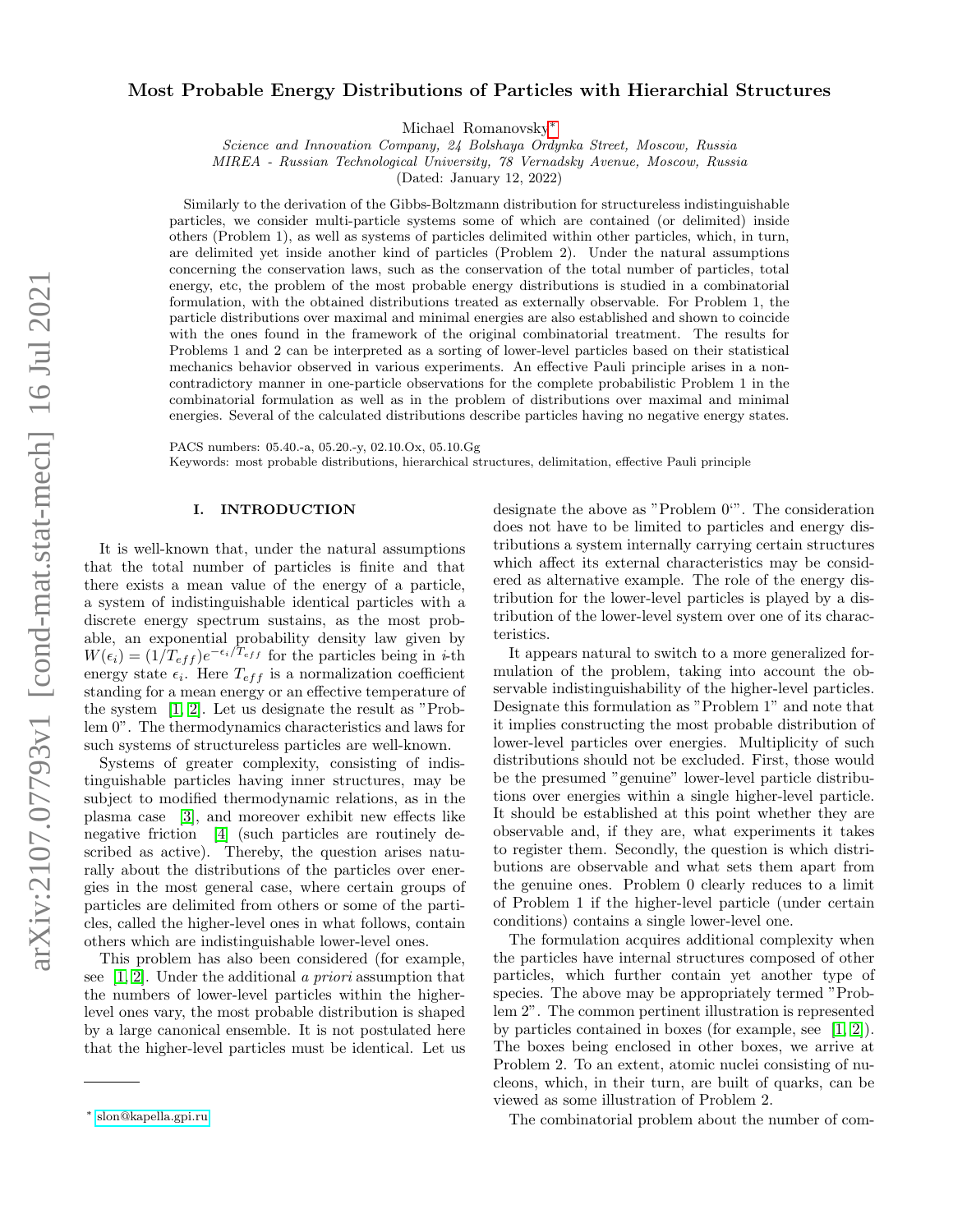binations in the case where identical objects are distributed over groups is suggestive of a solution to Problem 1. We further demonstrate that considering the distribution of minimal and maximal energies for lower-level particles in a higher-level sample yields the same result. A solution to Problem 2 is spelled out in what follows.

## II. PROBLEM 1. COMBINATORIAL FORMULATION

(see [\[5\]](#page-9-4)). Suppose  $m_i$  is a set of higher-level particles such that  $m_1$  of these indistinguishable species contain  $p_1$  $p_1$  lower-level particles <sup>1</sup>,  $m_2$  similarly contain  $p_2$ , etc. up to the  $N$ -th lower-level particle. Here  $n$  is the overall number of arrangements of the lower-level particles over the higher-level ones. For the total number of lower-level particles N, we have

<span id="page-1-1"></span>
$$
N = \sum_{i=1}^{n} m_i p_i \tag{1}
$$

with a distribution over a total of M higher-level particles

<span id="page-1-2"></span>
$$
M = \sum_{i=1}^{n} m_i \tag{2}
$$

The total number of permutations of the lower-level particles over all the higher-level particles makes  $W_{10}$ given by [\[6\]](#page-9-5)

$$
W_{10} = \frac{N!}{\prod_{i=1}^{n} (p_i!)^{m_i}}
$$
 (3)

If the higher-level particles being indistinguishable as mentioned above, we have

<span id="page-1-5"></span>
$$
W_{11} = \frac{N!}{\prod_{i=1}^{n} (p_i!)^{m_i} \prod_{i=1}^{n} (m_i!)}
$$
 (4)

Rather, the expression for  $lnW_{11}$  is typically examined

<span id="page-1-3"></span>
$$
lnW_{11} = lnN! - \sum_{i=1}^{n} m_i ln(p_i!) - \sum_{i=1}^{n} ln(m_i!) \quad (5)
$$

Note that if  $m_i \equiv 1$ , the formulation of the problem of calculating the most probable distribution, as defined by conditions  $(1)$ ,  $(2)$ ,  $(5)$ , becomes analogous to the formulation of Problem  $0^2$  $0^2$ .

Suppose every lower-level particle may be in a state with some energy  $\epsilon_i$ . To find the most probable distribution over these energies for arbitrary  $m_i$ , one should take into account that, in addition to Eqs. [\(4\)](#page-1-5) or [\(5\)](#page-1-3) and the relations expressed by Eqs. [\(1\)](#page-1-1) and [\(2\)](#page-1-2), the condition must be met that the total energy of the system is finite

<span id="page-1-6"></span>
$$
E = \sum_{i=1}^{n} m_i p_i \epsilon_i \tag{6}
$$

In practice, this means that there exists a mean "energy" per one lower-level particle  $\lt \epsilon$ .

Let us solve Problem 1. As the initial step, consider the variation of Eq. [\(5\)](#page-1-3), incorporating the simplest constraints imposed by Eqs.  $(1)$ ,  $(2)$ , and  $(6)$ . To this end, the terms  $\alpha N + \beta M + \gamma E$ , with Lagrange multipliers  $\alpha$ ,  $β$ , and γ should be added to the right-hand side of [\(5\)](#page-1-3):

$$
ln W_1 = ln N! - \sum_{i=1}^{n} m_i ln(p_i!) - \sum_{i=1}^{n} ln(m_i!) + \newline + \alpha \sum_{i=1}^{n} m_i p_i + \beta \sum_{i=1}^{n} m_i + \gamma \sum_{i=1}^{n} m_i p_i \epsilon_i(7)
$$

We also use Stirling's lowest approximation for  $m!$  and p!, and perform the variation in  $\delta p_i$  and  $\delta m_i$ . The expression for the variation of the most probable distribution  $lnW_1$  becomes

<span id="page-1-9"></span>
$$
\delta lnW_1 = \sum_{i=1}^n [-(\delta m_i)p_i(lnp_i - 1) - (\delta p_i)m_ilnp_i - (\delta m_i)lnm_i + + \beta(\delta m_i) + \alpha(\delta m_i)p_i + + \alpha m_i(\delta p_i) + \gamma(\delta m_i)p_i\epsilon_i + + \gamma(\delta p_i)m_i\epsilon_i] = 0
$$
 (8)

We further collect the terms related to the independent variations  $\delta p_i$  and  $\delta m_i$ . The first equation of the set is obtained upon the cancellation of the non-zero factors  $\delta p_i$  and  $m_i$ 

<span id="page-1-7"></span>
$$
ln p_i = \alpha + \gamma \epsilon_i \tag{9}
$$

For the second variation, the cancelation of the nonzero quantity  $\delta m_i$  and the use of [\(9\)](#page-1-7) show that

<span id="page-1-8"></span>
$$
ln m_i = \beta + p_i \tag{10}
$$

Eqs. [\(9\)](#page-1-7) and [\(10\)](#page-1-8) provide a solution to Problem 1.

A solution to Eq. [\(9\)](#page-1-7) corresponds exactly to the representation embodied in the ordinary Boltzmann-Gibbs distribution (see the Introduction, [\[1\]](#page-9-0)) and to the solution of Problem 0. The difference from the solution to Problem 0 is that the latter involves no variation in the number of the lower-level particles. Easily, the solutions to Eqs.  $(9)$  and  $(10)$  are

$$
p_i = e^{\alpha + \gamma \epsilon_i} \tag{11}
$$

<span id="page-1-0"></span><sup>1</sup> Replacing the expression "higher-level particles" with the word "strings", and the expression "lower-level particles" with the word "mushrooms", one arrives at the problem about drying mushrooms [\[6,](#page-9-5) [7\]](#page-9-6) or at the cyclic permutations problem [\[8\]](#page-9-7).

<span id="page-1-4"></span> $2$  Allowing variations of  $N$  in a large canonical ensemble problem, we can reduce it to Problem 1. The process has never been implemented (for example, see [\[8\]](#page-9-7)).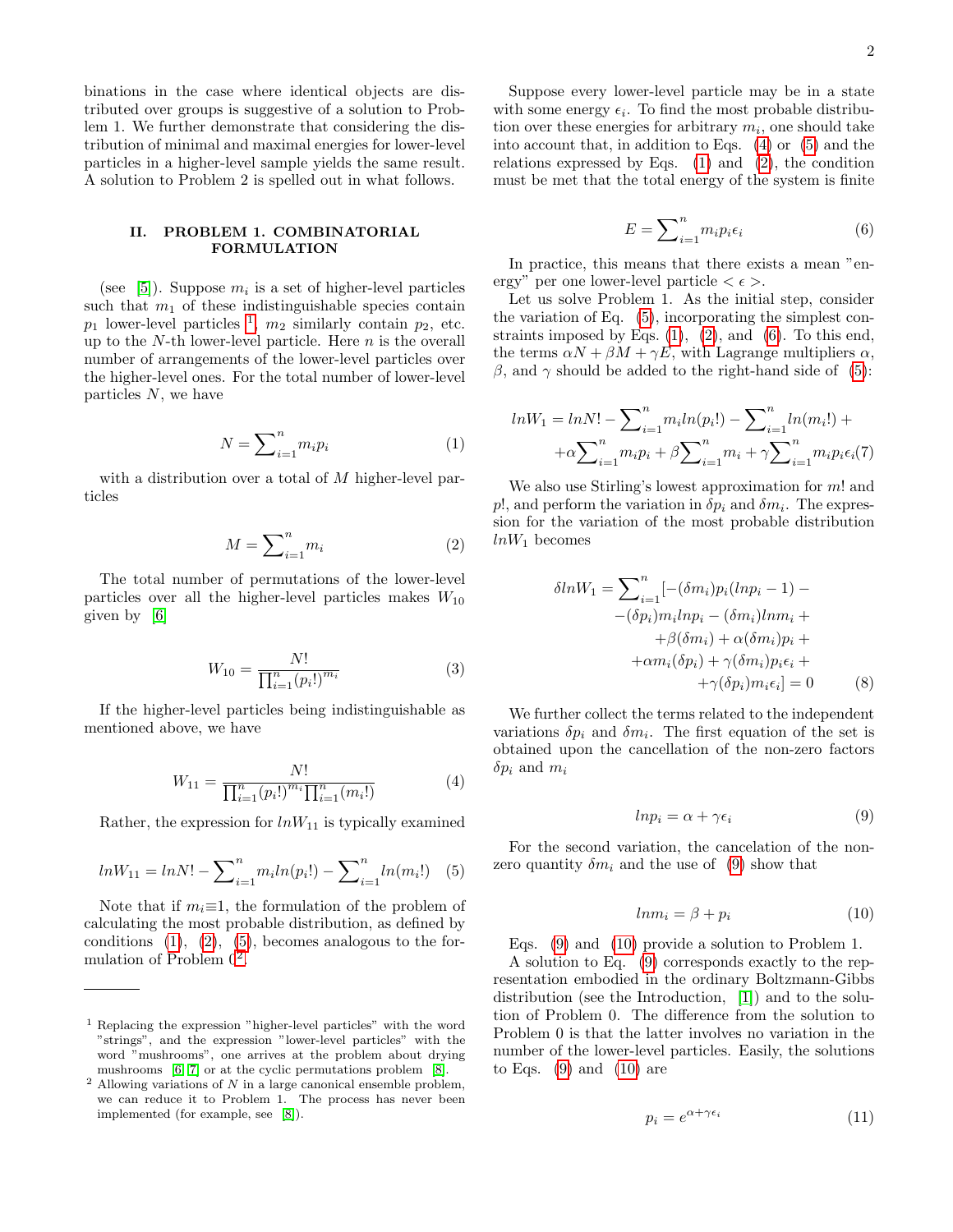and

<span id="page-2-0"></span>
$$
m_i = e^{\beta + p_i} \tag{12}
$$

Thus, the genuine function of the most probable energy distribution of lower-level particles is the same as in the most probable distribution in Problem 0 - it represents the probability of finding the lower-level particle in the  $\epsilon_i$  energy state.

However, this function is not directly observable or measurable. Measuring this distribution function would take an appliance with a capability to measure  $p_i$  vs.  $\epsilon_i$ . The above task may not be performed for a higher-level particle since the particles  $m_i$  are indistinguishable.

The related question is which functions would be observable. To clarify the issue, we rewrite the set of Eqs. [\(9\)](#page-1-7) and [\(10\)](#page-1-8), transforming the simplest linear combinations of the equations to

<span id="page-2-2"></span>
$$
ln p_i \pm l n m_i = \alpha \pm \beta + \gamma \epsilon_i \pm p_i =
$$
  
=  $\alpha \pm \beta + \gamma \epsilon_i \pm e^{\alpha + \gamma \epsilon_i}$  (13)

where Eq. [\(12\)](#page-2-0) has been utilized. Consequently, the two functions  $p_i m_i$  and  $\frac{p_i}{m_i}$  which solve Eqs. [\(9\)](#page-1-7) and [\(10\)](#page-1-8) must be considered.

Constants in Eqs. [\(9\)](#page-1-7) and [\(10\)](#page-1-8) must be defined for further analysis. Consider  $\beta$  in Problem 1. The quantity  $m_i$  varies from a positive value  $e^{\beta + e^{\alpha}}$  for  $\epsilon_i = 0$  to  $e^{\beta}$  at  $\epsilon_i \to \infty$ . For large  $\epsilon_i$ , with  $\gamma$  being obviously negative,

$$
e^{e^{\alpha + \gamma \epsilon_i}} \simeq 1 + e^{\alpha + \gamma \epsilon_i}
$$

From the physics standpoint, a large number of highlevel particles for a high energy of a lower-level particle contained therein should be an unlikely arrangement, meaning that, as the first step towards treating Problem 1,  $\beta = 0$  can be assumed for  $\epsilon_i \to \infty$ , and that  $m_i$  must tend to 1 for  $\epsilon_i \to \infty$ , i.e., as stated above,  $\beta = 0$ .

Obviously, the function  $p_i m_i$  is potentially observable as it describes the particle number distribution [\(1\)](#page-1-1). This function differs substantially from  $p_i$  (see Fig. 1 and the corresponding caption where the depicted functions 1-7 are explained in the Caption):

$$
p_i m_i = e^{\alpha + \gamma \epsilon_i} e^{e^{\alpha + \gamma \epsilon_i}} \tag{14}
$$

The function describing this distribution, normalized to unity, describes the probability density

<span id="page-2-1"></span>
$$
(p_i m_i)_{norm} = |\gamma| \frac{e^{\alpha + \gamma \epsilon_i} e^{e^{\alpha + \gamma \epsilon_i}}}{e^{e^{\alpha}} - 1}
$$
 (15)

which is shown as dashed curves in Fig. 1 for  $\alpha = 0.5$ , 1.5 and 2.5. As the value of  $\alpha/|\gamma|$  increases, e.g. for a decreasing temperature while  $\alpha$  stays constant, the value





FIG. 1. Normalized distribution density functions  $p_i m_i$ (dashed lines 2, 4, and 6) and  $\frac{p_i}{m_i}$  (dots-and-dashes 1, 3, 5) for various values of the parameter  $\alpha$ . The values of the parameter are  $\alpha$ =2.5 for curves 1 and 2,  $\alpha$ =1.5 for curves 3 and 4, and  $\alpha=0.5$  for curves 5 and 6. The curve  $p_i = |\gamma|e^{\gamma \epsilon_i}$  is also shown (continuous line 7). It is assumed that  $|\gamma|=1$ . The scale is semi-logarithmic.

of the function given by Eq. [\(15\)](#page-2-1) for its argument closed to zero increases sharply against what is seen for line 7, while the asymptote for moderate and large values of  $\epsilon_i$  drop off with the "same rate" (see Fig. 1). Thus, it appears that the probability density  $p_i m_i$  (or the normalized probability density  $(p_i m_i)_{norm}$  describes condensation of lower-level particles at low energies, and the effect is manifest at low temperatures. The observability of this function seems to materialize best in multi-particle effects such as phase transitions, when "all" of the (higher-level) particles are drawn into the process. Here the situation is not dramatically sensitive to the value of  $\alpha$ .

The second function which is a solution to Eq. [\(13\)](#page-2-2), namely  $\frac{p_i}{m_i}$ , is the distribution  $p_i$  per one higher-level particle from the  $m_i$  set. It is also depicted in Fig. 1. The conditions for its observability are clearly of a different kind than those for  $p_i m_i$ . It looks that single-particle measurements of the energy spectra (spectroscopic measurements, in a broad sense) are most relevant to the case in terms of the physical meaning.

Consider the distribution of the lower-level particles over energies "on the average" per single higher-level particle  $\frac{p_i}{m_i}$ :

<span id="page-2-3"></span>
$$
\frac{p_i}{m_i} = e^{\alpha + \gamma \epsilon_i} e^{-e^{\alpha + \gamma \epsilon_i}} \tag{16}
$$

Obviously, here  $|\gamma|$  plays the role of an "inverse temperature" of the system. Normalization of the distribution given by Eq. [\(16\)](#page-2-3) to unity translates into factor of  $|\gamma|/(1 - e^{-e^{\alpha}})$  in the equation, and the quantity practically coincides with  $|\gamma|$  for moderate or, even more so, large  $\alpha$ . The function defined by Eq. [\(16\)](#page-2-3) peaks for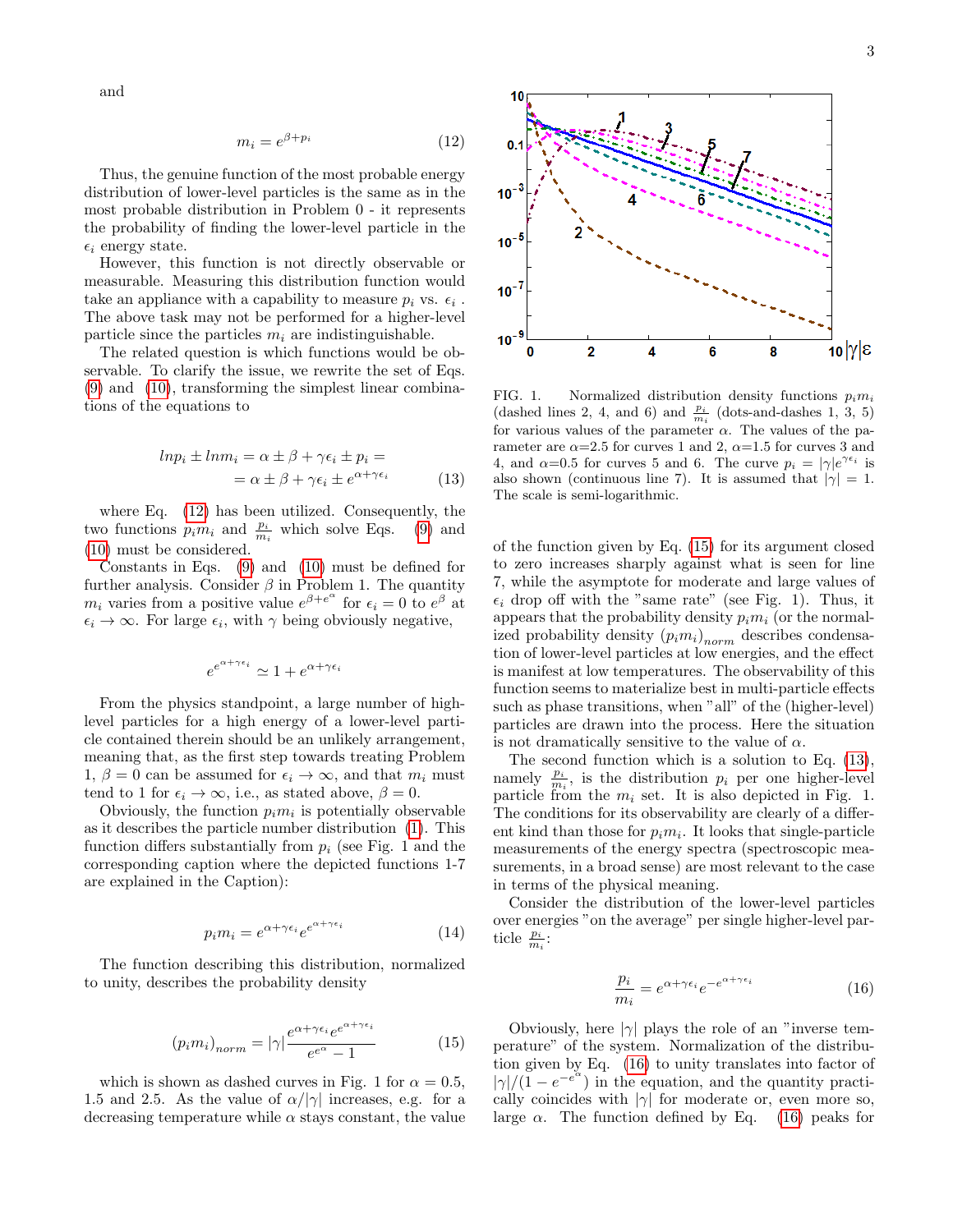

FIG. 2. Probability distribution density functions  $\left(\frac{p_i}{m_i}\right)_{norm}$ , normalized to unity, vs.  $\epsilon_i$  [\(17\)](#page-3-0) for  $\alpha = 0.5, 3,$  and 7. Here  $|\gamma|=0.5$ , for the dashed curves 1-3, and  $|\gamma|=5$  for the continuous curves 4-6. The scale is uniform.

 $\epsilon_i = \alpha/|\gamma|$  and, since  $\alpha$  is a Lagrange multiplier for the total number of particles given by Eq. [\(1\)](#page-1-1), the physical meaning of  $\alpha$  (or, rather,  $\alpha/|\gamma|$ ) may be that it is related to the chemical potential of the lower-level particles  $\mu$ , with  $\alpha = |\gamma|\mu$ . It should be noted that the probability density given by Eq. [\(16\)](#page-2-3) coincides with the probability density for the Gumbel distribution (type I) [\[9\]](#page-9-8).

The distribution  $\frac{p_i}{m_i}$  given by Eq. [\(16\)](#page-2-3), when normalized to unity, is presented below for convenience of calculations

<span id="page-3-0"></span>
$$
\left(\frac{p_i}{m_i}\right)_{norm} = \frac{|\gamma|}{1 - e^{-e^{\alpha}}} \frac{e^{\alpha + \gamma \epsilon_i}}{e^{e^{\alpha + \gamma \epsilon_i}}} \tag{17}
$$

Fig. 2 shows the function defined by the above equation for several values of  $\alpha$  with different effective temperatures  $\frac{1}{|\gamma|}$ .

As  $\alpha$  increases (curves 1 - 3 respectively), the normaliz-ing factor in Eq. [\(17\)](#page-3-0) gradually tends to  $|\gamma|$ . The convergence is practically immediate for low effective temperatures (large  $|\gamma|$ ) and the distribution  $(\frac{p_i}{m_i})_{norm}$  simply translates along the horizontal axis, preserving its shape. It can be seen in Fig. 2 that the maxima become narrow as  $|\gamma|$  increases, i.e. as the effective temperature goes down. A sharp maximum of the distribution corresponds to the value of the chemical potential  $\epsilon_i = \mu = \alpha/|\gamma|$ . Apparently, the pattern implies that lower-level particles may bond with a higher-level one (or get detached from it) only to occupy energy states close  $\mu$ . The width of the distribution function decreases if the temperature goes down, and for low temperatures the distribution may become so narrow that no more than a single lower-level particle would be accommodated in such state.

Therefore, under combinatorial consideration, a twolevel hierarchic system of particles, where the lower-level particles are delimited in the higher-level ones, exhibits a split into two sorts of lower-level particles. Tentatively, the two sorts should be observed in different types of experiments specifically examining either collective or individual behavior. Particles of the first sort may condensate into low-energy states. Particles of the second sort should occupy states characterized by the binding energy (or the dissociation energy). In a naively formulated approximation, the states are characterized by the chemical potential of the lower-level particles within the higherlevel ones, and, due to the narrowness of the function of probability density of the energy distributions, these happen to be the only states open to the particles.

## III. PROBLEM 1 IN TERMS OF DISTRIBUTIONS OF MAXIMAL AND MINIMAL VALUES.

Problem 1 can be formulated in other terms such that the solution process and the results would, first, coincide with those demonstrated above, and, secondly, serve to better clarify the entire outcome.

Assume that Problem 0 is generalized so that there exists a probability density of a distribution over energies  $p_i$ for lower-level particles within every higher-level particle (or a distribution inside a box, or a distribution of strings of mushrooms over lengths) from a set  $m_i$ . Treating the set  $m_i$  as a [statistical] *sample*, we seek a distribution function (and then - the probability density) of the maximal value  $p_i$  over all samples  $m_i$ . For the purpose, we will follow the procedure outlined in [\[9\]](#page-9-8).

Denote the variable of the function of probability density of the distribution  $p_i$  as  $|\gamma|\epsilon_i = x$ , with the quantity x varying from 0 to  $\infty$ <sup>[3](#page-3-1)</sup>. The distribution function  $F(x)$ is, naturally,  $F(x) = 1 - e^{(-x)}$ . The probability of encountering a maximal value in a sample  $m_i$  is determined by the expression [\[9\]](#page-9-8)

<span id="page-3-2"></span>
$$
m_i[1 - F(x_{im})] = 1
$$
\n(18)

where  $x_{im}$  is the characteristic maximal value. It follows from Eq. [\(18\)](#page-3-2) that

<span id="page-3-1"></span><sup>3</sup> Note that the shift of the energy "ground state" of the probability density  $p_i$  from zero to a negative value  $-\epsilon_0$  simply leads to a shift of the variable  $\epsilon_i$ , which would then vary from  $-\epsilon_0$ to +∞. The probability densities obtained for Problem 1 may now be rewritten as  $|\gamma| (\pm e^{e^{\pm \alpha}} \mp 1)^{-1} e^{\alpha + \gamma(\epsilon_i + \epsilon_0)} e^{\pm e^{\alpha + \gamma(\epsilon_i + \epsilon_0)}}$ for  $(p_i m_i)_{norm}$  (the upper sign) and  $(\frac{p_i}{m_i})_{norm}$  (the lower sign) respectively. The quantities  $\alpha$  can have negative values which, compared to those considered in the previous Section, should be shifted by  $-\epsilon_0$  to obtain the same probability densities. All the results laid out above would remain unchanged.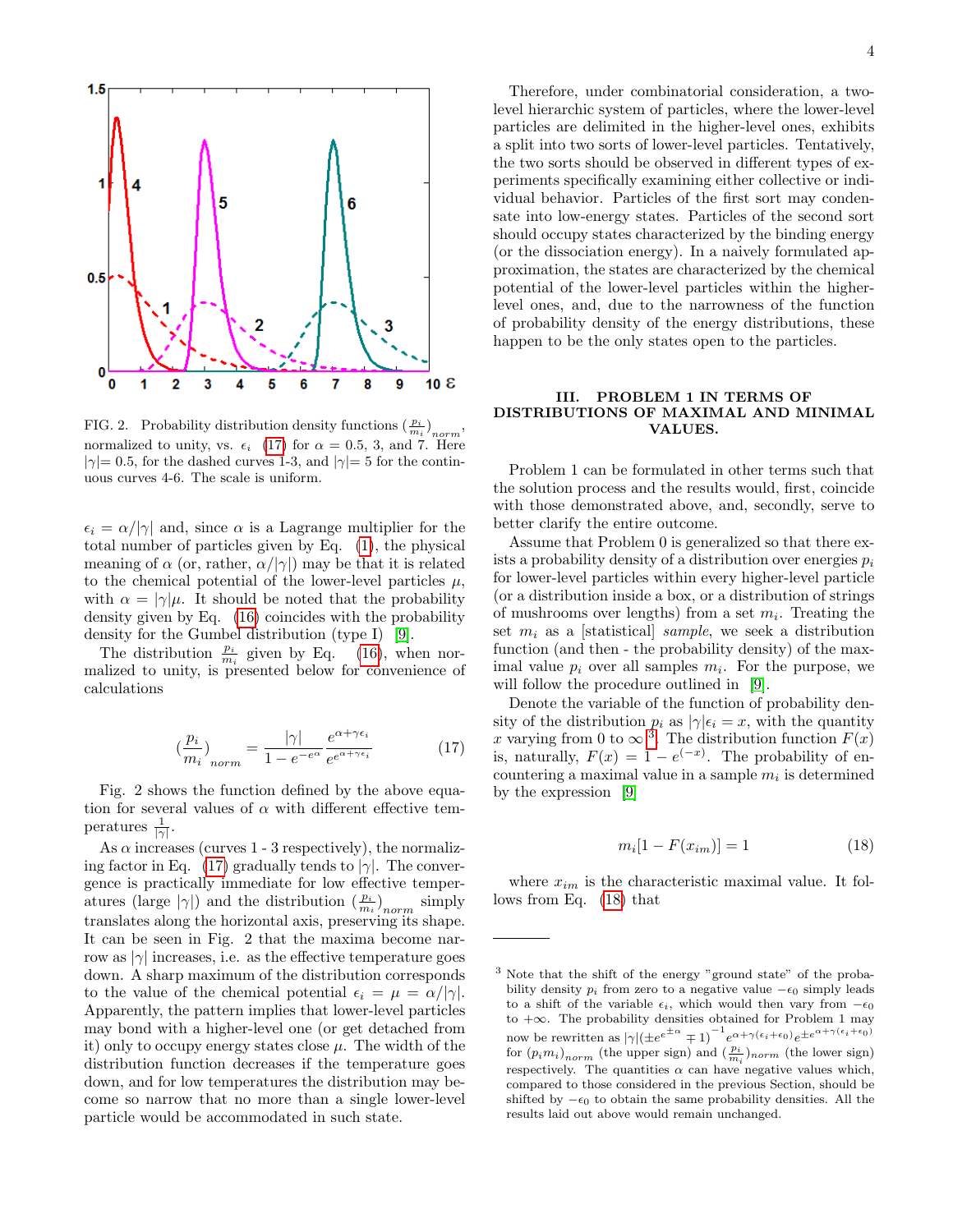<span id="page-4-0"></span>
$$
x_{im} = \ln m_i \ and/or \ \frac{e^{x_{im}}}{m_i} = 1 \tag{19}
$$

The distribution function  $F_m(x)$  of the greatest value over the entire  $m_i$  sample is, obviously, the function  $F(x)$ to the power  $m_i$  [6]. Using the second of Eqs. [\(19\)](#page-4-0) and a transition to a limit, we arrive at

<span id="page-4-1"></span>
$$
F_m(x) = (1 - \frac{e^{-(x - x_{im})}}{m_i})^{m_i} \to e^{-e^{-(x - x_{im})}}
$$
(20)

while  $m_i \to \infty$ . Differentiating the limiting function of the distribution as defined by Eq. [\(20\)](#page-4-1), one finds the probability density  $\frac{p_i}{m_i}$ , where  $x_{im} = \alpha$ , which corresponds to the normalization of the Boltzmann-Gibbs distribution

$$
m_i e^{-x} = e^{-(x - \ln m_i)}
$$

by the number of higher-level particles  $m_i$ .

Next, consider the function  $p_i m_i$  in line with an analogous scheme. In contrast to  $\frac{1}{m_i}$ , the function  $m_i$  is not a distribution function of any random variable. At the same time, it is known [\[9\]](#page-9-8) that the function of the probability density of the distribution of minimal values  $p_i$ in the sample  $m_i$  (or the distribution over energies of the lower-level particles within the higher-level ones) is  $m_i e^{-m_i x}$  (we retain the notation  $|\gamma| \epsilon_i = x$ ).

Let us consider the case of zero values of  $\alpha$ . We develop a new function of the probability density according to the following scheme: initially we adopt the above distribution of the minimal value, as it can occur in any specific case over the entire sample  $m_i$  (within any of the higher-level particles). Since it is irrelevant in which realization (within which higher-level particle) this would happen, we ascribe to this probability density the statistical weight of all combinatorial permutations with repetitions, i.e.  $\frac{1}{(m_i!)}$ . The term  $[(m_i-1)!]^{-1}e^{-m_ix}$  =  $e^{-x}[(m_i-1)!]^{-1}e^{-(m_i-1)x}$  is to serve as the first term of the sum to be compiled, which will represent the final value of a function of probability density.

The probability density of the minimal value in the remaining  $m_i - 1$  realizations (the remaining higher-level particles) makes  $(m_i-1)e^{-(m_i-1)x}$ . Similarly, the weight to be ascribed to this function is  $\frac{1}{(m_i-1)!}$ , the result being another term of the sum and a contribution to the probability density function  $[(m_i-2)!]^{-1}e^{-(m_i-1)x}$  =  $e^{-x}[(m_i-2)!]^{-1}e^{-(m_i-2)x}$ . The procedure should be repeated a total of  $m_i - 1$  times. With a limiting transition

$$
e^{-x}[(m_i - k')]^{-1}e^{-(m_i - k')x} \to e^{-x}(k!)^{-1}e^{-kx} \qquad (21)
$$

the probability density functions add up to the required probability density function (see Fig. 3):



FIG. 3. The function  $e^{-x}e^{e^{-x}}$  (the curve consisting of open squares) compared to the sum of the functions  $e^{-x} \sum_{k=0}^{5} \frac{e^{-kx}}{k!}$ (the upper bold dashed curve). The six narrow dashed curves below represent the functions  $e^{-x} \frac{e^{-kx}}{k!}$ , with k ranging from 0 to 5. The main plot, uniform coordinates. The inset - same in semilogarithmic scale.

It is possible to do since we take different group of particles each time. The final probability distribution density function is now the sum of partial ones:

$$
f(x) = \lim_{m_i \to \infty} e^{-x} \sum_{k=0}^{m_i - 1} \frac{e^{-kx}}{k!} \to e^{-x} e^{-x} \qquad (22)
$$

The function  $p_i m_i$  exactly equals  $f(x)$  for  $\alpha = 0$ . Practically,  $f(x)$  represents the probability density of minimal values of  $p_i$ , obtained in every realization of the  $m_i$ sample (the energy of the lower-level particle has a minimal value within a higher-level particle provided that the values are also minimal in other realizations). Apparently, this is direct evidence of the fact that  $f(x)$  (or  $p_i m_i$ ) describes a kind of collective behavior of the higherlevel particles as well as of the lower-level particles within them.

There is significant difference between  $f(x)$  and  $\frac{p_i}{m_i}$ . The latter describes the density of the probability distribution of a "normal" particle having a certain energy, which happens to be maximal over a set of higher-level particles. The result, namely the maximal value distribution, is the same in every higher-level particle (in every realization of the sample), though it is clearly determined by the sample as a whole. For  $f(x)$  (or, generally, for the function  $p_i m_i$ ) the result for every realization is fundamentally different. This may mean that the system of higher-level particles with the given lower-level particles comprises a certain collective system, where the lowerlevel particles within a higher-level particle are somehow affected by each others presence. Thus, delimitation in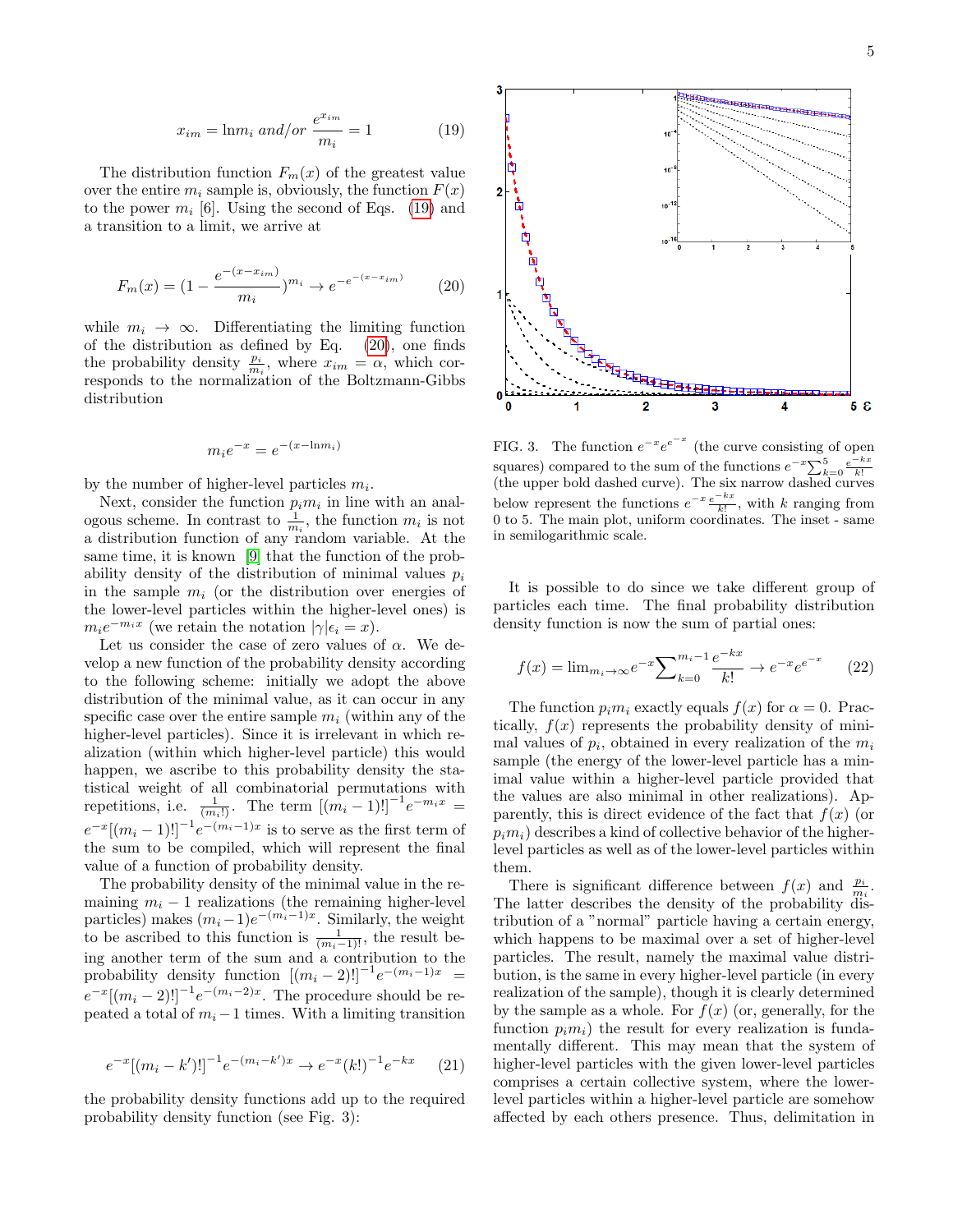this case additionally defines a certain (potentially collective) interaction between species. The above is a stronger statement than a one describing "normal" particles with the function  $\frac{p_i}{m_i}$  would take, as here the delimitation only leads to the observation of maximal values of the  $p_i$  distribution.

A calculation of the probability density of lower-level particles over energy for a sample of the higher-level particles produces exactly the same result as the combinatorial calculation. From the standpoint of statistical mechanics, only states with maximal energy or conditionally (see above) minimal energy of the lower-level particles may emerge as the most probable (observable). An effective Pauli principle arises in the former case.

## IV. NATURE OF THE EFFECTIVE PAULI PRINCIPLE.

Several facts related to the above calculations are indicative for an explanation of the effective Pauli principle nature. First, the function  $\frac{p_i}{m_i}$  in the framework for maximal value describes the probability density of the maximal value  $p_i$  over the sample  $m_i$  or, which is the same in terms of particles, the probability density for registering a lower-level particle in a maximal energy state over the set of higher-level particles. This perspective affords only one lower-energy particle in a definite energy state, which is a manifestation of the effective Pauli principle.

Secondly, when the temperature goes down both types of calculations establishing the probability density  $\frac{p_i}{m_i}$ point to a narrowing of the distributions (Fig. 2). For low temperatures, the distribution can become so narrow that now more than one lower-level particle would "fit" into it. A legitimate question in this connection is what states would be open to the remaining lower-level particles.

Fig. 4 illustrates a model situation where an ensemble of higher-level particles with various  $\alpha$  (various chemical potentials for corresponding groups of the lower-level particles) is available.

In the case, the remaining lower-level particles are accommodated in the energy states of the corresponding distributions (dashed curves in Fig. 4) with identical maxima. If they are distributed densely, with  $\alpha_{min}$  <  $\alpha < \alpha_{max}$  ( $\alpha_{min}$  may equal zero), the summary probability density (dashed curve in Fig. 4) over energy appears to be constant wherever  $\epsilon < \frac{\alpha_{max}}{|\gamma|}$ , and then decreases exponentially (see the inset in Fig. 4). Such summary distribution would agree well with the Fermi distribution for  $\mu \simeq \mu_{max} = \frac{\alpha_{max}}{|\gamma|}$ . Consequently, the Fermi distribution density for all delimited particles (quantitatively, the delimitation is defined by some energy - the Fermi energy which is close to the chemical potential for the isolated set of particles) can be represented by a sum of the probability densities of the distributions of groups of particles, every one of which has its unique value of the chemical potential. The above may also provide a key



FIG. 4. The functions  $\frac{p_i}{m_i}$  (dashed curves) with the values of  $\alpha$  from 0.5 to 5 (over 0.5), and a continuous curve, representing the sum of these functions. The open squares show the Fermi functions  $\frac{1}{exp(|\gamma|\epsilon-\alpha)+1}$  for  $\alpha \simeq 5.3$ . The inset shows in semilogarithmic scale the values of the functions for large values of their arguments, explicating the exponential asymptotic of the summary function.  $|\gamma|=1$ .

to the interpretation of the origin of the effective Pauli principle.

For the same purpose, it is enough to note, without citing the complexities which Fig. 4 reflects, that some energy of a lower-level particle would always be registered in single-particle measurements of the state of the system of species, and that for low temperatures the energy may be unique, as other values do not fit under curves 4-6 in Fig. 2 due to the spacing between levels of the discrete energy spectrum. So, one energy state would correspond to only one particle, which may be interpreted as a case of the effective Pauli principle.

At this point, the principle can be formulated as follows. Lower-level particles delimited in higher-level ones have, as the most probable, a probability density of a distribution over energies shaped as a narrow bell-shaped curve. On top of the fact that only one particle "fits" into the distribution at low temperature, the function is also a distribution of lower-level particles having a maximal energy within a higher-level particle.The probability fo find two particles in the state with maximal energy is clearly extremely small. Thus, only one delimited particle can be found in one (highest) energy state - and namely these particles are observed.

#### V. PROBLEM 2

(see  $[5]$ ). As it is noted in the Introduction, a formulation of the problem can address the distribution over energies of lower-level particles, contained in a set of intermediate-level particles, which, in their turn, are enclosed in higher-level particles. The particles are indis-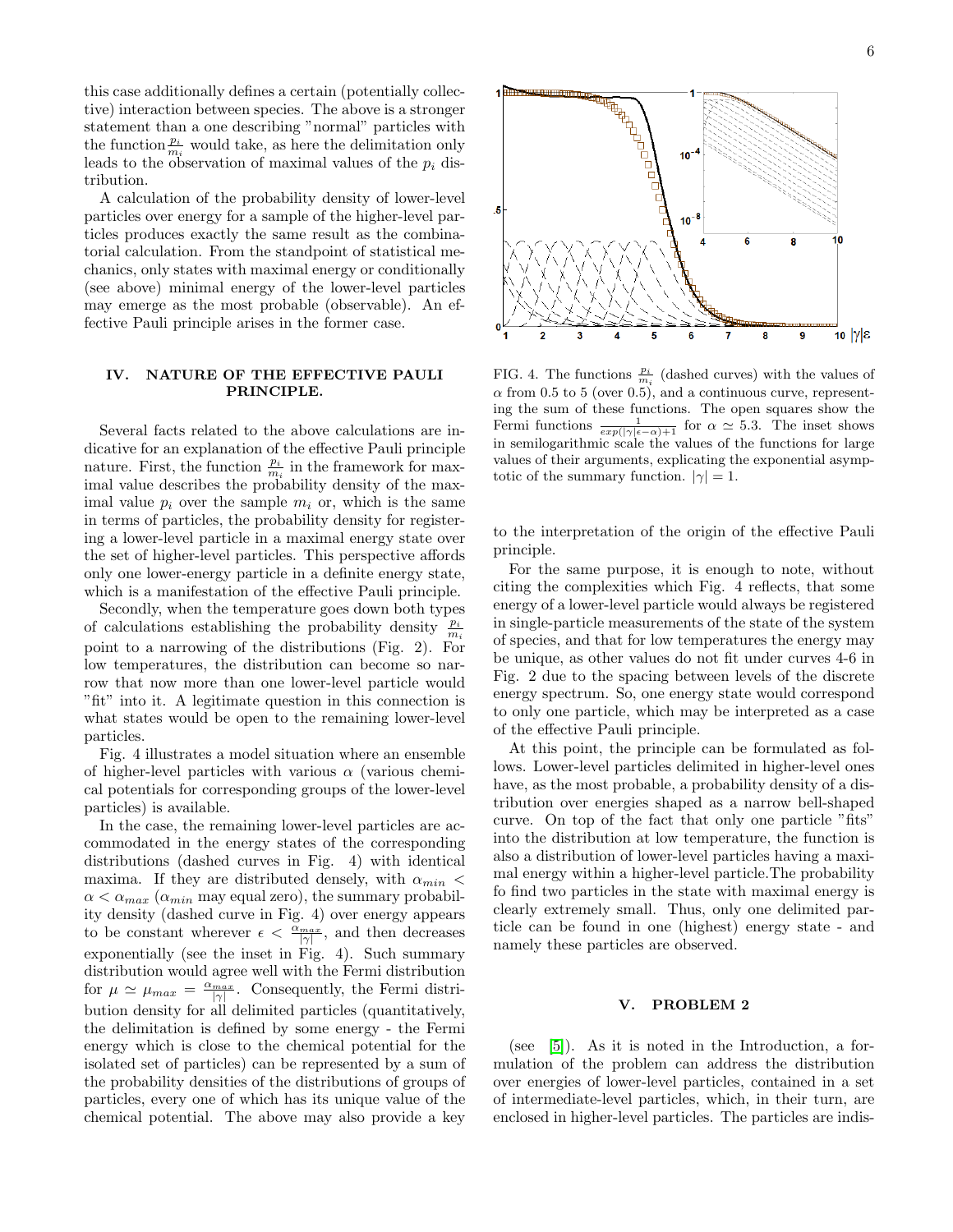tinguishable on all the three levels [4](#page-6-0) . Denote the number of lower-level particles contained in an intermediate-level particle as  $p_i$ , the number of intermediate-level particles with this number of lower-level particles as  $m_i$ , and the number of higher-level particles in which intermediatelevel particles in the amount of  $m_i$  are packed as  $t_i$ . The total number of permutations of lower-level particles over all intermediate-level particles, and of those - over the higher-level particles is

$$
W_{21} = \frac{N!}{\prod_{i=1}^{n} (p_i!)^{m_i t_i} \prod_{i=1}^{n} (m_i!)^{t_i} \prod_{i=1}^{n} (t_i!)}
$$
(23)

Here again  $n$  is the full number of distinct arrangements of the lower-level particles over the intermediatelevel particles, and of the latter - over the higher-level particles. Naturally, the total number of lower-level particles is

<span id="page-6-2"></span>
$$
N = \sum_{i=1}^{n} m_i p_i t_i \tag{24}
$$

the total number of intermediate-level particles is

$$
M = \sum_{i=1}^{n} m_i t_i \tag{25}
$$

and the total number of higher-level particles is

<span id="page-6-5"></span>
$$
T = \sum_{i=1}^{n} t_i \tag{26}
$$

The total energy is given by

<span id="page-6-3"></span>
$$
E = \sum_{i=1}^{n} m_i p_i t_i \epsilon_i \tag{27}
$$

Following the general rule, consider the logarithm of the number of permutations

<span id="page-6-1"></span>
$$
lnW_{21} = lnN! - \sum_{i=1}^{n} m_i t_i ln(p_i!) -
$$

$$
-\sum_{i=1}^{n} t_i ln(m_i!) - \sum_{i=1}^{n} ln(t_i!) \qquad (28)
$$

Accordingly, the quantity given by Eq. [\(28\)](#page-6-1) is subject to variation under the constraints given by Eqs. [\(24\)](#page-6-2) - [\(27\)](#page-6-3) with Lagrange multipliers  $\alpha, \beta, \gamma, \Delta$ , in analogy with Eq.  $(8)$ :

<span id="page-6-4"></span>
$$
lnW_2 = lnW_{21} + \alpha N + \beta M + \gamma E + \Delta T \qquad (29)
$$

The variables for variation here are  $p_i, m_i, t_i$ . Variation over  $p_i$  results in an equation identical to Eq. [\(9\)](#page-1-7) (leading to a solution same as for Problem 0):

<span id="page-6-6"></span>
$$
ln p_i = \alpha + \gamma \epsilon_i \tag{30}
$$

The variation of Eq. [\(29\)](#page-6-4) over  $m_i$  combined with Eq. [\(26\)](#page-6-5) produces an equation identical to Eq. [\(10\)](#page-1-8):

<span id="page-6-7"></span>
$$
ln m_i = \beta + p_i \tag{31}
$$

Finally, the variation of Eq.  $(29)$  over  $t_i$ , combined with Eqs.  $(30)$  and  $(31)$ , results in a third equation for Problem 2

<span id="page-6-8"></span>
$$
ln t_i = \Delta + m_i \tag{32}
$$

Certain remarks are due concerning the quantities  $\beta$ and  $\Delta$ . The latter quantity features in all of the equations within an exponential factor, being potentially necessary only in the case of a special normalization, while it can be set to zero in the lowest approximation, though it would have been natural to assume that  $\Delta = -1$ , so that  $t_i$ would tend to 1 for  $\epsilon_i \to \infty$  (see above). The quantity β in Problem 2 can, for a start, be set equal to β from Problem 1, which is also zero. The case of  $\beta$  not equal to zero will be treated further on.

We compile, as in the case of Problem 1, a simple linear combination of Eqs.  $(30)$  -  $(32)$ :

<span id="page-6-9"></span>
$$
ln p_i \pm l n_i \pm l n_i = \alpha \pm \beta \pm \Delta + \gamma \epsilon_i \pm p_i \pm m_i
$$

and make use of Eqs. [\(30\)](#page-6-6) and [\(31\)](#page-6-7). The result is

$$
ln p_i \pm l n m_i \pm l n t_i =
$$
  
=  $\alpha \pm \beta \pm \Delta + \gamma \epsilon_i \pm$   
 $\pm e^{\alpha + \gamma \epsilon_i} \pm e^{\beta + e^{\alpha + \gamma \epsilon_i}}$  (33)

In full similarity to Problem 1, the solutions to Eq. [\(33\)](#page-6-9) and the distribution functions in the case considered are  $p_i m_i t_i$ ,  $\frac{p_i t_i}{m_i}, \frac{p_i}{m_i t_i}$ , as well as  $\frac{p_i m_i}{t_i}$ . The first of the functions describes multiparticle measurements with the effect of particle condensation at low energies, which is more intense than in problem 1 (see Fig. 5). The second function describes the effect of condensation of the lowerlevel particles, but it is less pronounced than in the case of the first of the functions, as illustrated by the comparison of Curves 3 and 4 against Curves 1 and 2 in Fig. 5. The third one describes a certain function measured per intermediate-level particle and having a sharp maximum. Here, however, the maximum does not correspond to the value of  $\alpha$  even for zero  $\beta$ , but exceeds it approximately by 1 for  $\frac{p_i}{m_i t_i}$  under the conditions of Fig. 5 (this is equivalent to approximately one unit of temperature), as demonstrated by Curves 5 and 6.

<span id="page-6-0"></span><sup>4</sup> In terms of the generalized "mushroom drying" problem, this would mean a calculation of the lengths of mushroom strings which are organized in bunches of different volumes. Not only the strings, but also the bunches - not to mentions the mushrooms are indistinguishable.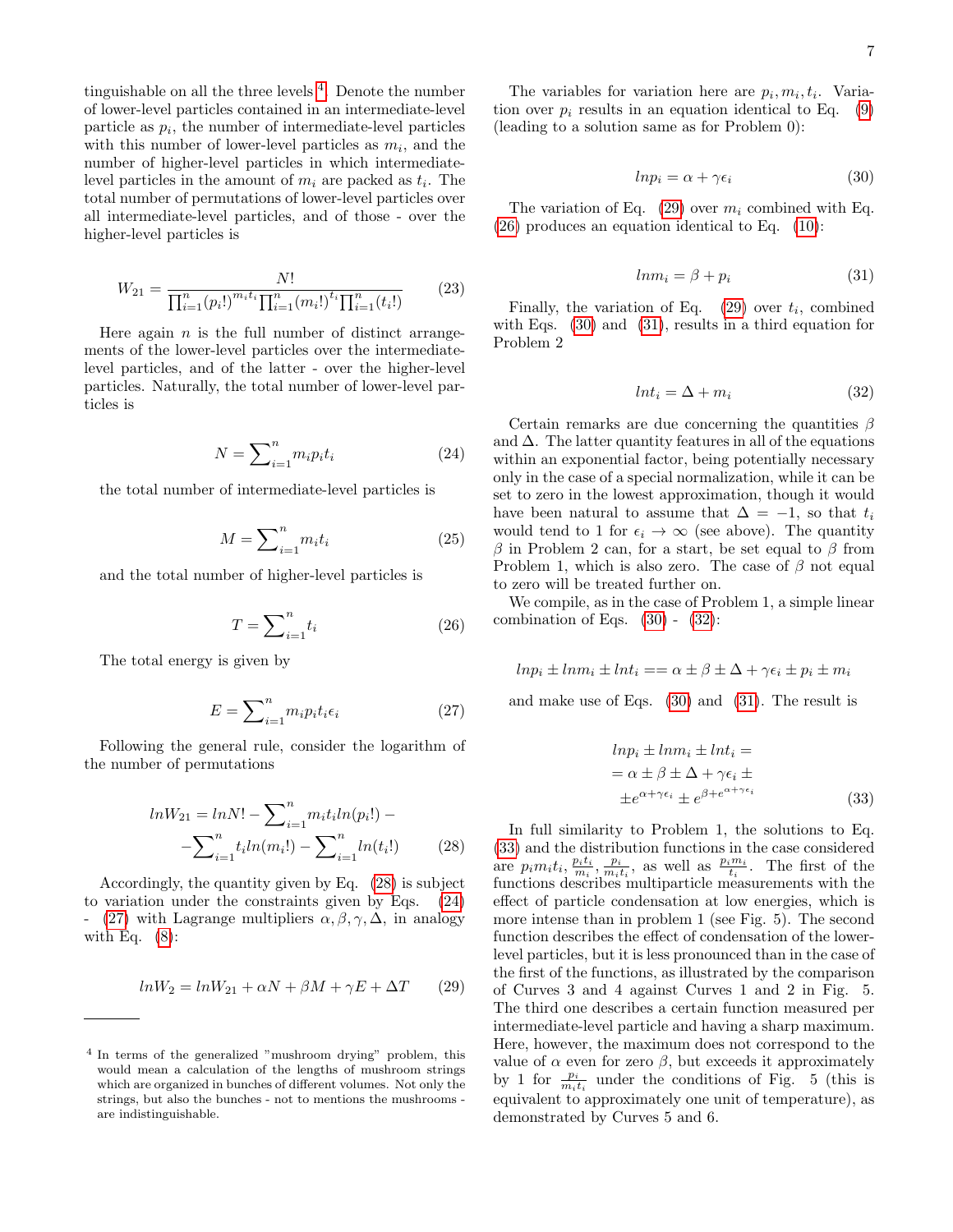

7

FIG. 5. Probability distribution density functions  $p_i m_i t_i$ , normalized to unity, vs  $\epsilon_i$  (Curve 1 for  $\alpha = 1$  and Curve 2 for  $\alpha = 0.5$ ,  $\frac{p_i t_i}{m_i}$  (Curve 3 for  $\alpha = 1$  and Curve 4 for  $\alpha = 0.5$ ),  $\frac{p_i}{m_i t_i}$  (Curve 5 for  $\alpha = 1$  and Curve 6 for  $\alpha = 0.5$ ). Uniform scale,  $|\gamma|$  is set to 1.

4

Finally,  $\frac{p_i m_i}{t_i}$  is the probability density for the distribution  $\frac{e^{e^{\beta}}}{t}$  $\frac{e}{t_i}$ , if the energy, which is the argument here, is extrapolated to cover negative values. The normalized distribution of the probability density for the positive values of the argument is

<span id="page-7-0"></span>
$$
\left(\frac{p_i m_i}{t_i}\right)_{norm} = \frac{|\gamma|}{\frac{1}{e} - e^{-e^{c\alpha}}} \frac{e^{\alpha + \gamma \epsilon_i} e^{e^{\alpha + \gamma \epsilon_i}}}{e^{e^{\alpha + \gamma \epsilon_i}}} \tag{34}
$$

As in the case of Problem 1, the function defined by Eq. [\(34\)](#page-7-0) is a result of measuring an average value per one higher-level particle.

Fig. 6 illustrates the behavior of the normalized density of the probability distribution given by Eq. [\(34\)](#page-7-0) depending on the Lagrange multipliers  $\alpha$  and  $\beta$ .

The maximum of  $\frac{\tilde{p}_i m_i}{t_i}$  for  $\beta > 1$  coincides with high precision with  $\alpha + \beta$ , so that the quantity  $\beta$  may be "naively" interpreted as the chemical potential on one lower-level particle within the higher-level particle (for  $\alpha$ , the interpretation follows from Problem 1). It becomes obvious in the light of such reading that the full chemical potential of a lower-level particle in the higher-level particle, in the framework of Problem 2, comprises the two chemical potentials, namely, of the lower-level particle within the intermediate-level one and of the intermediatelevel particle in the higher-level one. The fact can be seen clearly in Fig. 6 as the maxima of the probability densities shown by curves 2, 3, 5, 6, 8, and 9 correspond to the sum  $\alpha + \beta$ .

For  $0 \leq \beta \leq 1$ , the maximum of  $\frac{p_i m_i}{t_i}$  only slightly exceeds  $\alpha + \beta$ , as it can be seen from curves 1, 4, and 7 in Fig. 6. For other curves, the coincidence takes place



FIG. 6. Probability distribution density functions  $\left(\frac{p_i m_i}{t_i}\right)_{norm}$  given by Eq. [\(34\)](#page-7-0), normalized to unity, vs  $\epsilon_i$ . Continuous curves 1, 4 and 7 for  $\alpha = 0$ ,  $\beta = 1$ ;  $\alpha = 3$ ,  $\beta = 1$ ;  $\alpha = 6, \beta = 1$  correspondingly. Dashed curves 2, 5 and 8 for  $\alpha = 0, \beta = 2; \alpha = 3, \beta = 2; \alpha = 6, \beta = 2$  correspondingly, point curves 3, 6 and 9 for  $\alpha = 0$ ,  $\beta = 5$ ;  $\alpha = 3$ ,  $\beta = 5$ ;  $\alpha =$ 6,  $\beta = 5$  correspondingly. For all curves,  $|\gamma| = 1$ .

with the precision up to  $\frac{e^{-2(\alpha+\beta)}}{2}$  $\frac{a+\beta}{2}$ . It also follows from Fig. 6 that the different chemical potentials (proportional to  $\alpha$ and  $\beta$ ) yielding identical sums define probability densities which are very similar (cures 3 and 5, as well as 6 and 8 in Fig. 6).

The calculations of the probability distribution functions of maximal and minimal values that would serve to confirm and generalize the combinatorial calculations are impossible to carry out in the case of Problem 2. Only one of the four functions of probability density, namely  $\frac{p_i m_i}{t_i}$ , can be obtained from the probability distribution given by  $\frac{e^{e^{\beta}}}{t}$  $\frac{e}{t_i}$ , but this is not achieved by either finding the maximal value distribution or by constructing the distribution of the collective minimal value.

Thus, Problem 2, which describes a three-level hierarchic system, highlights the splitting of the modes of behavior of the lower-level particles into four types. Two of them describe the condensation of the particles into states with low energies. One type of particles, described by the probability density  $\frac{p_i m_i}{t_i}$ , is closed to the type of particles described by the function  $\frac{p_i}{m_i}$  in Problem 1. In a naive representation, this type (like the similar one in Problem 1), possibly corresponds to "normal" bound particles.

It is unclear what the fourth probability density  $\frac{p_i}{m_i t_i}$ describes.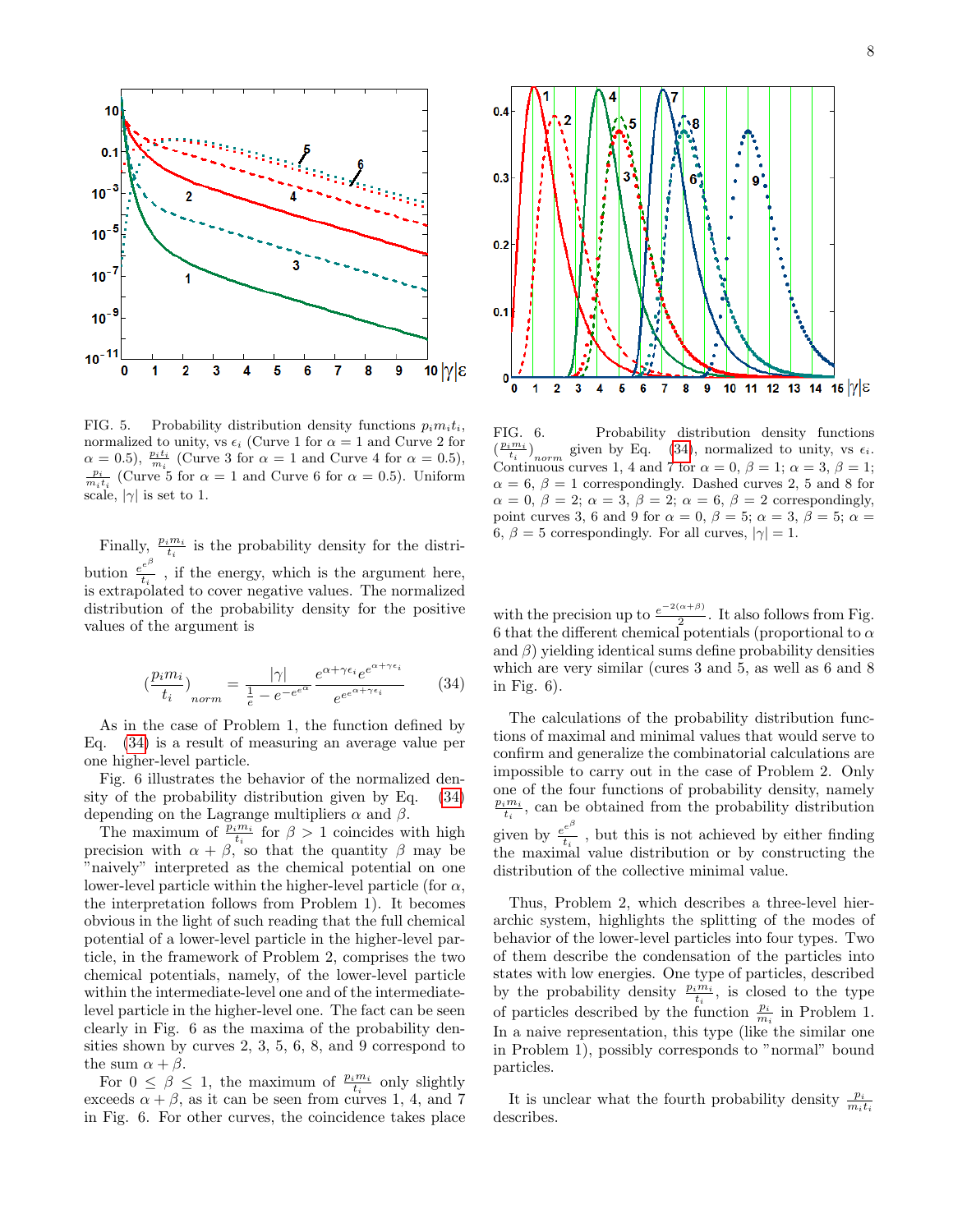

FIG. 7. The distribution function  $\frac{1}{m_i}$  vs energy  $\epsilon_i$  for  $\alpha = |\gamma|\mu$  equal to 0 for the point curve, 1 for the dashed curve, 2 for the dot-dashed curve, and 6 (more exactly, 6.025) for solid curve. For  $\alpha = |\gamma|\mu = 6.025$ , the function for zero value of its argument would make  $10^{-180}$ . The event of the appearance of a particle with zero energy with the probability of 1 would have taken around  $10^{180}$  higher-level particles, which is likely more than is available across the universe. Uniform coordinates,  $|\gamma|$  is set to 1. The inset - the solid curve with  $\alpha = 6.025$ , the semilogarithmic scale

## VI. ON THE NEGLIGIBLE PROBABILITY TO FIND NEGATIVE-ENERGY PARTICLES

Let us note that, if the argument  $x$  is allowed to vary over the range from  $-\infty$  to  $+\infty$ , the function  $\frac{1}{m_i} = e^{-e^{-(x-x_{im})}}$  exactly becomes a probability distribution of some random quantity. Let us keep the relation  $x = |\gamma| \epsilon_i$ . It is interesting that for a definite, not too large value  $x_i m \simeq \alpha = |\gamma| \mu \geq 6$ , the lower-level particles with negative energies are totally absent (the probability of finding at least one particle makes a vanishing quantity  $\sim 10^{-180}$ , as illustrated by Fig. 7.

Since the delimitation of lower-level particles within lower-level ones is achieved due to an interaction of some nature, it implies non-zero values of the chemical potential. Apparently, the interaction is responsible for the absence of particles in negative energy states.

The following remark is due in connection with the functions arising in Problem 2. The function

$$
\frac{e^{e^{\beta}}}{t_i} = e^{e^{\beta}} e^{-e^{\beta + e^{\alpha - x}}}
$$
\n(35)

is a distribution of some random variable provided that the argument  $x = |\gamma| \epsilon_i$  varies from  $-\infty$  to  $+\infty$  (Fig. 8). For  $\alpha = 0$ , this function, depicted as Curve 3, has the value for zero argument  $\langle 10^{-180}$  already for  $\beta$ 3.4. If the span of the argument starts with zero (or



FIG. 8. Probability distributions given by Eq. [\(34\)](#page-7-0) for various values of  $\alpha$  and  $\beta$ : curve 1,  $\alpha=0$   $\beta=-1$ , curve 2,  $\alpha=0$ β=1, curve 3  $\alpha=0$  β=3.4, curve 4  $\alpha=2$  β=-1, curve 5  $\alpha=2$ β=1, curve 6  $\alpha=2$  β=3.4. Uniform coordinates,  $|\gamma|$  is set to 1.

some other value corresponding to the ground state of a lower-level particle), differentiation easily produces the function  $\frac{p_i m_i}{t_i}$  (Fig. 6).

The function of probability density also describes lower-level particles, which cannot exist in negativeenergy states. At least one of the chemical potentials not being zero is sufficient to warrant the statement (see above).

#### VII. DISCUSSION OF RESULTS.

The results for Problems 1 and 2 can be interpreted as depended on the method of observation. All observations in spectroscopic experiments (not necessarily limited to optics, but generally dealing with the measurements of the energy spectra) produce registrations of distributions pertinent to a higher-level particle. The main result for Problem 1 is the finding of the maximum of the probability density function for a distribution of particles over energies for a one-particle observation. In the framework of the simplest descriptive approach, the maximum coincides with the chemical potential of lower-level particles within the higher-level particles, i.e. the energy of binding/release of a lower-level particle to/from likewise species within a higher-level particle. The simple treatment considers all particles with energies below the chemical potential as bound.

As it has been already stated, for low effective temperatures the density of the probability to find a lower-level particle in the state  $\epsilon_i$  via a one-particle measurement exhibits an extremely narrow peak. This translates into no more than one particle occupying the state at low (and yet lower) temperature. The result can be understood as